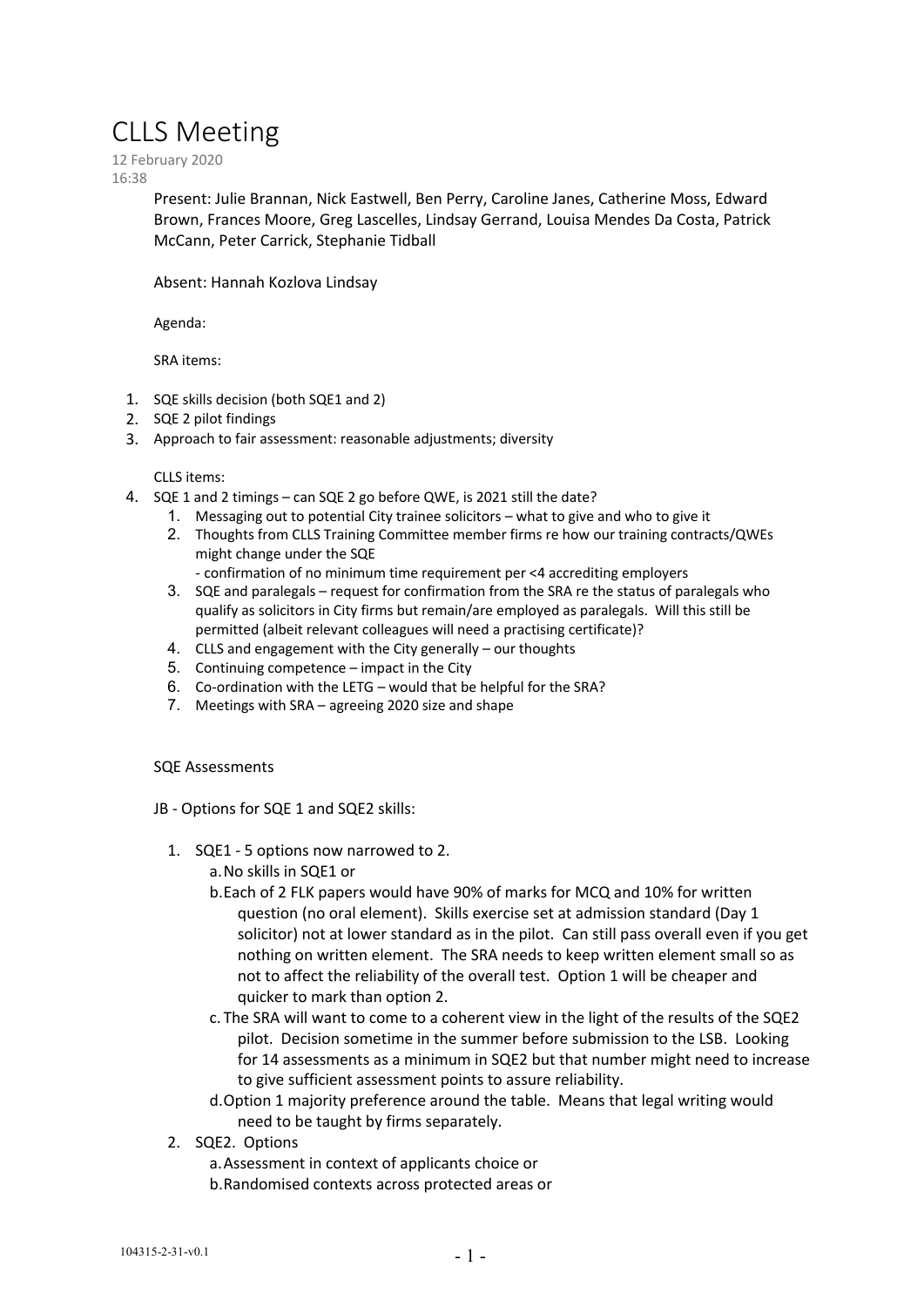- c.Half in context of choice and half in a common core area (randomly allocated)
- d.SRA needs to be sure that assessments can be carried out at the equivalent level in all contexts so that candidates do not game play.
- e.SRA will be looking a correlations from MCQ and common core for reliability purposes. It may be that the only way forward is through a uniform context. The results of the pilot would explore the equivalence of context. The SRA also needs to resolve whether assessments should be looking at FLK as well as skills. Currently framed at half and half. Allows rather more complicated analysis of law than just looking at skills alone. SRA exploring the design of the exercises. It needs to assess fundamental concepts candidates could carry in their heads and it may be allowable not to know the relevant process precisely.
- f. Most candidates will want to sit the exam in a context they are familiar with if half the assessment is about FLK. Majority opinion in the meeting was for free choice of contexts but it was acknowledged that the exam needs to be reliable and that a uniform context may be required
- g.SQE2 pilot findings minimal at the moment.
- h.Position still that SQE2 can be sat before QWE starts. 2021 is still the implementation date

# QWE topic guides

SRA gave out rating card on utility of different types of guidance which the SRA might issue on how QWE will work.

Still some concerns about paralegals being in a position to qualify in all the elements of SQE + QWE but will not be able to work as a paralegal if they are qualified as a solicitor.

Confirmation that there is no minimum time at any one employer which can count as long as the nature of the work will give proper qualifying experience. It is important for the SRA to give examples or definitions on what does not constitute qualifying work experience.

#### Time to Count

Firms can decide on the issue of time to count. Employment contracts will have to deal with the requirement to have 2 years of the right level of experience (rather than just 2 year's experience in general) if firms choose to do so.

#### Messaging

CLLS not keen to be involved in giving advice on which route to go down for qualification for general careers purposes. SRA has a decision tree to help applicants decide. The SRA website was felt to be too general. Difficult for the SRA to know what Law Firms might recommend or want to implement. In the end, City firms will need to be advising their future trainees on the route to go down. The key CLLS concern is about advice which is being sought in various university law departments

### Continuing Competence

Law Firms are still running training programmes and learning still goes on. Some solicitors are more active than others in reflecting on their learning .